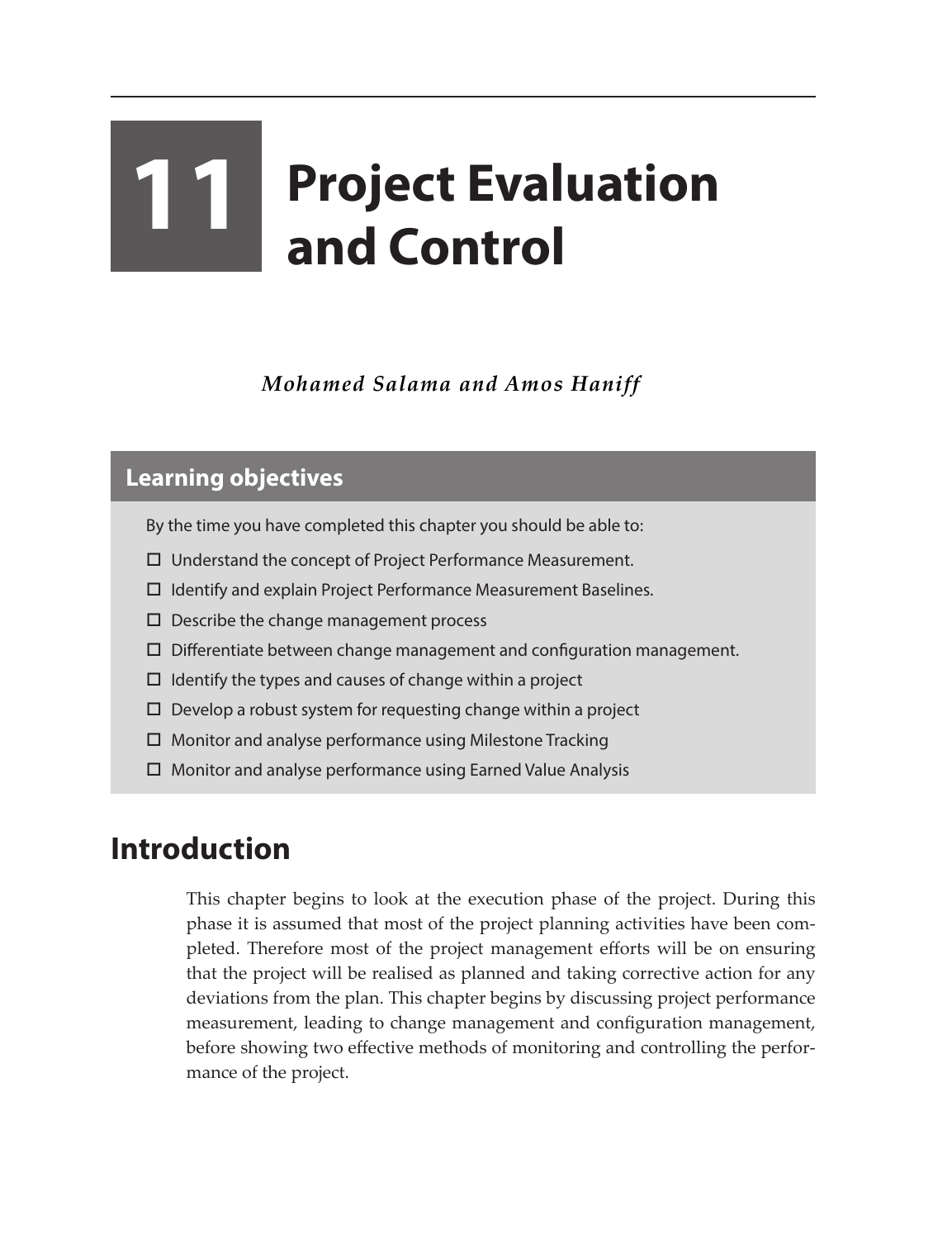## **11.1 Project performance measurement**

In projects in general, monitoring and control procedures use the **project baselines** as the point of measurement. The project baselines comprise the planned cost and schedule recorded in the time phased budget. These reflect the agreed upon specifications and other parameters such as health and safety, besides any special customer requirements as per the defined scope of the project. At the end of the day, project success will be measured against the realisation of the benefits sought through the deliverables of the project, and in this context customer satisfaction is the overarching envelope. At any specific point on the project timeline, the project estimated expenditure is given. However, we have to accept that change will occur and will have an impact on the project baselines. It is the project manager's responsibility to control change, record the change, take corrective action for deviation from the project baseline and amend the project baseline accordingly.

It is necessary to establish a system to measure the performance of the project, and of the project manager. If there is no baseline or benchmark, then it will be difficult to make any objective evaluation of project performance. There are two levels: the micro level and the macro level. The former is concerned with the project scope, cost and time parameters which will be discussed in the later sections of this chapter under *earned value analysis* (EVA). It is worth noting that the approved detailed project scope statement and its associated WBS and WBS dictionary are the scope baseline for the project. The scope baseline is a component of the project management plan.

The latter on the other hand is concerned with the macro (strategic level) which is more grounded in the benefit realisation management concepts, as part of the strategic project management theory. In brief, this refers to the benefits sought through the implementation of this project and its contribution to the strategic objectives of the organisation as a whole. How can this be measured, especially if it includes a mix of tangible and intangible benefits? This can be an interesting topic for class discussion.

# **11.2 Change management**

Despite the effort that goes into project planning, most elements of the detailed plans will not be fully realised as expected. This is because projects are unique and have a high degree of uncertainty. As a consequence, projects are highly susceptible to deviation from the original plans.